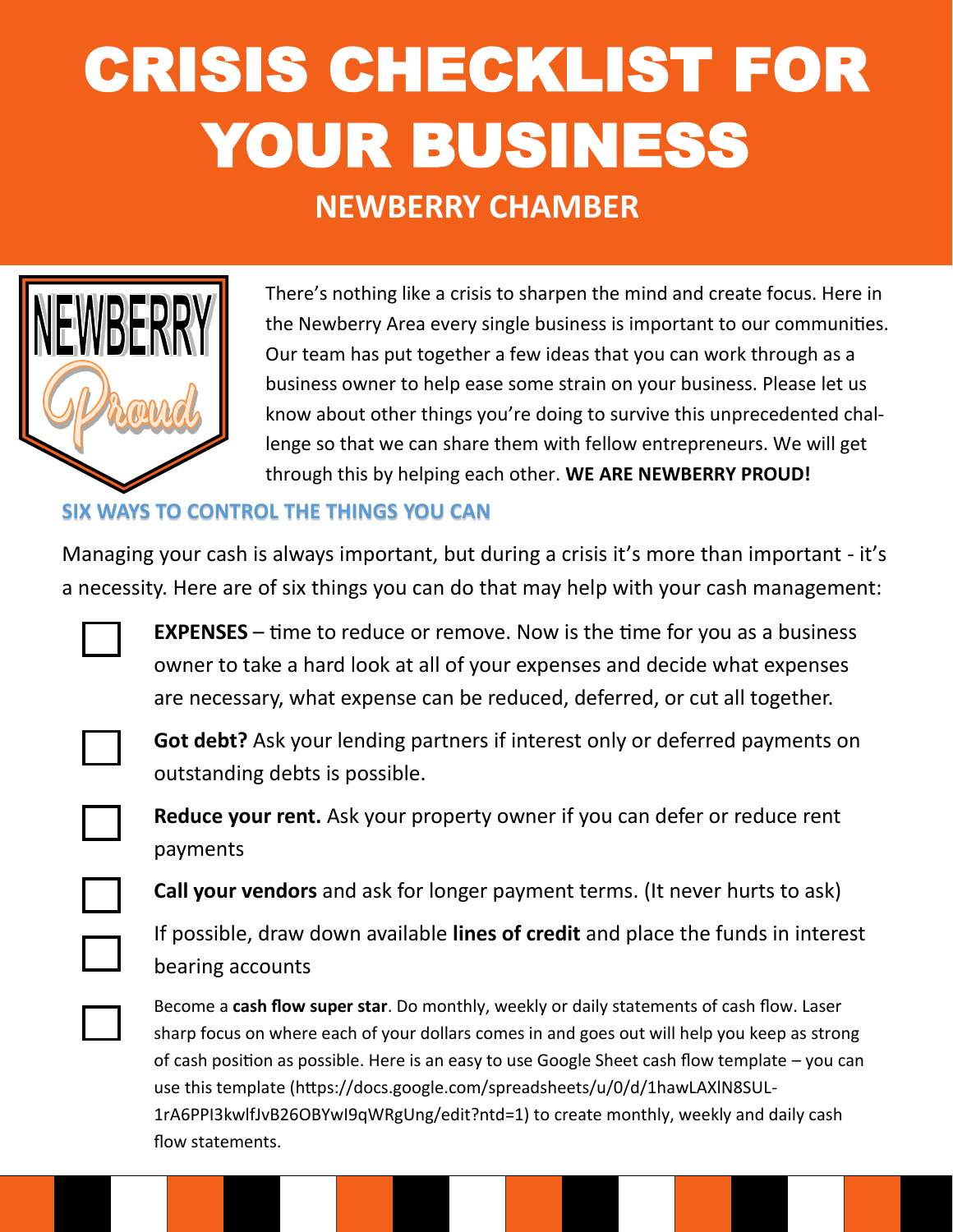## CRISIS CHECKLIST

#### **FIVE ALTERNATIVES TO BRING IN CASH**

Now is a good time to evaluate additional revenue streams to generate cash.

- **Take a look at existing company assets**  both fixed and human. Evaluate if slight pivots could be made to create a new form of income. a. If you are a restaurant, could you start doing delivery? How would that work? b. If you are coffee shop with no drive thru – could you offer to bring customers' orders out to their car - ala – drive-in style?
	- **Leverage technology**. a. If you are a restaurant or retailer, look at online ordering options with pickup or local delivery. b. If you are an accountant, attorney or financial advisor checkout one of the many free or low-cost video conferencing options which allows easy "face to face" communication with your clients. Find a list here.



**Got merchandise?** Ask your customers to support you through this tough time by buying a hat, tshirt, or some other option to be fulfilled at a later date.

**Send invoices** digitally and allow your customers to pay without visiting your store or location. There are many low-cost online invoicing systems which allows you to send invoices and get paid online, here a just a couple: a. Wave Apps b. Invoicely

**Offer discounts.** The 2 – 10 Net 30 payment term would allow payment at a 2% discount if paid within 10 days, full payment due within the normal 30 day term for example...depending on what your receivable period normally is.

Warning: Crisis situations bring out the best in us. We're so proud of the businesses throughout the region who have already stepped up to help each other, help their employees and help those in our communities who are most in need during this crisis. Unfortunately, crisis situations also bring out the scam artists, so be careful and do business with those who you trust